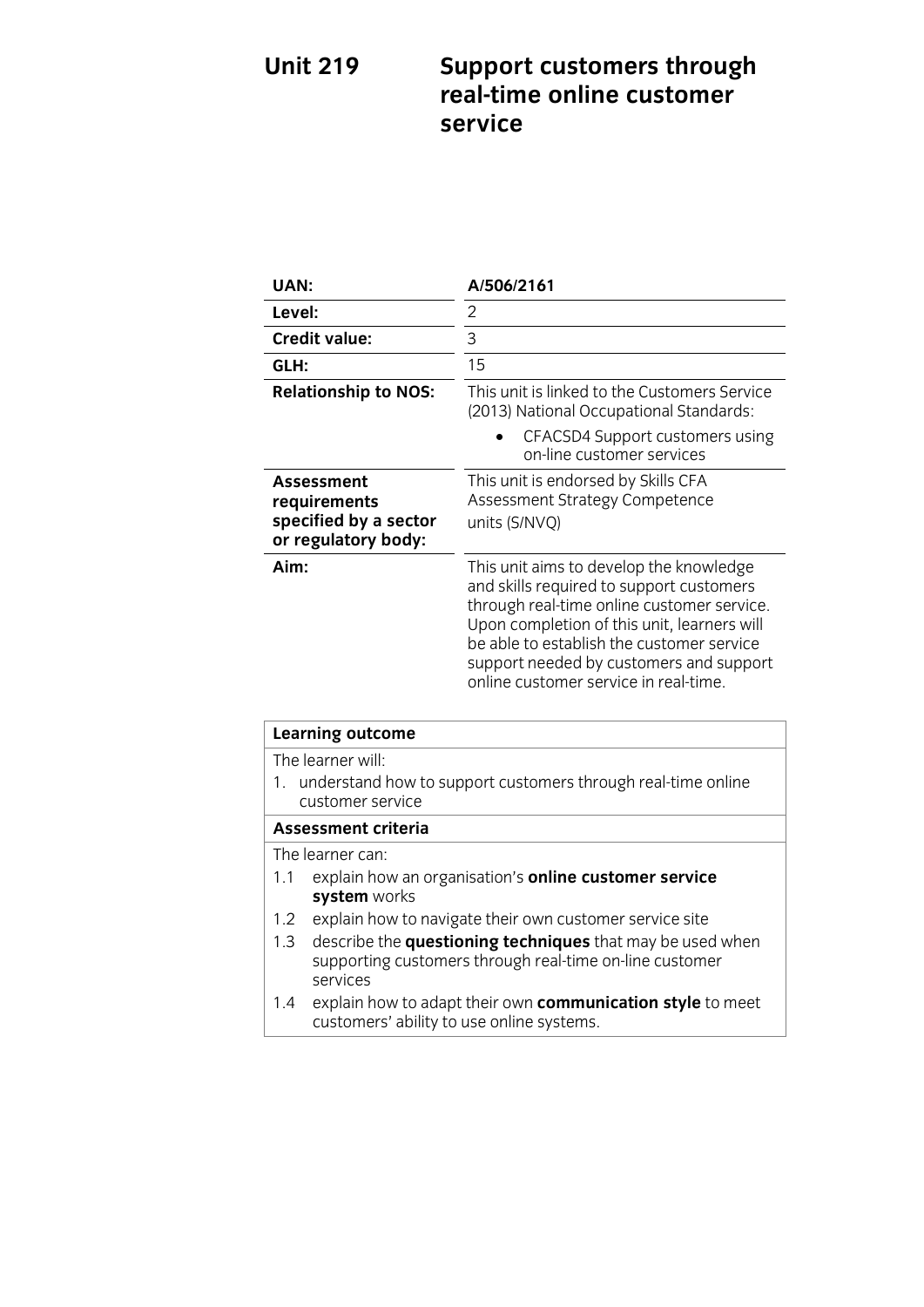# **Assessment guidance**

Can be any system being used by the organisation including live chat. video etc.

- **o** open to obtain information
	- probing to obtain further information or clarify information
	- $\frac{1}{2}$  closed what, where, why, when which give answers of yes, no or very short responses. It is used for confirmation of no or very short responses. It is used for confirmation of understanding.

**Communication style:**<br>May mean adapting from a style that suits someone with the ability to use the service, to one who needs some help, to one never having used the service before. This will mean adapting the use of technical language depending on who they are dealing with and spending more time explaining the service to those who have not used it before. time explaining the service to those who have not used it before.

- **Evidence may be supplied by:**<br> **e** professional discussion
	- questioning
	- reflective account
	- organisational policies and procedures\*

## **Learning outcome**<br>The learner will:

The learner will<br>2 bo ablo to or 2. between the customers service support needed by  $\frac{1}{2}$  support needed by  $\frac{1}{2}$  support needed by  $\frac{1}{2}$  support needed by  $\frac{1}{2}$  support needed by  $\frac{1}{2}$  support needed by  $\frac{1}{2}$  support needed by  $\frac$ customers<br>Assessment criteria

The learner can:

- 2.1 identify customers' familiarity with the site
- $2.2$  identify the **difficulties** faced by sustance 2.2 identify the **difficulties** faced by customers when navigating websites<br>2.3 identify the support for customers that will meet their needs.
- 2.3 identify the support for customers that will meet their needs.

## **Assessment guidance**

## **DO**

eg

- lack of confidence
- lack of IT knowledge
- poor communication skills
- technical issues

- **Evidence** may be supplied by:
	- witness testimony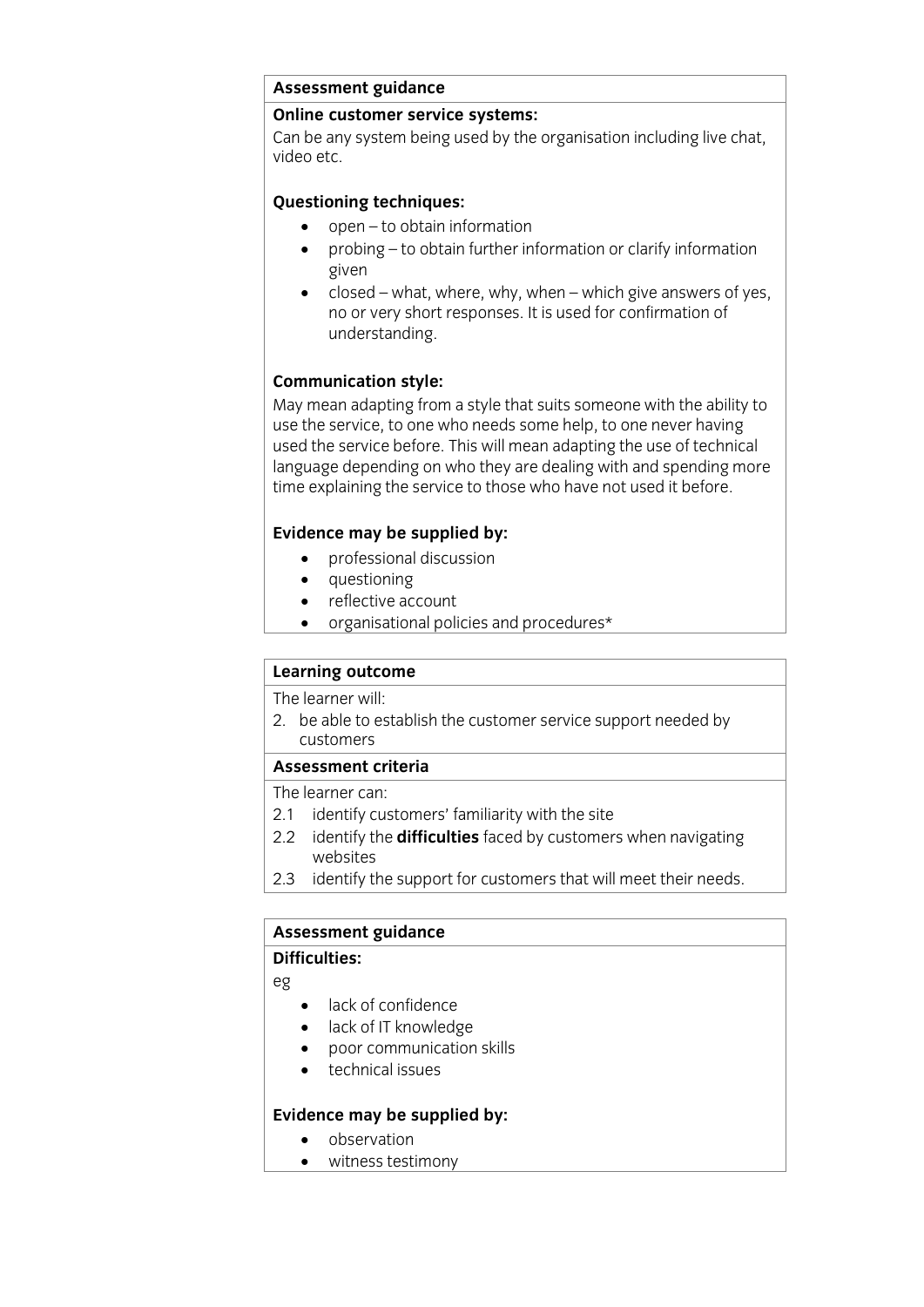- customer records\*
- professional discussion
- questioning
- reflective account
- frequently asked questions\*
- $\bullet$  manuals\*
- service offer\*
- documentation\*
- legislation, organisational policies and procedures\*

## **Learning outcome**<br>The learner will:

3. be able to support online customer service in real-time

## Assessment criteria

The learner can:

- $21$  cton throw 3.1 step through screen sequences while the customer operates the system<br>3.2 communicate with customers in terms they can understand
- 
- 3.2 communicate with customers in terms they can understand 3.3 inform customers of what is happening and why certain steps are
- required<br>3.4 adhere to organisational policies and procedures, legal and **ethical requirements** when supporting customers through online customer service. line customer service.

**Assessment guidance<br>Organisational policies and procedures** which relate to:

- **Crime and responsibilities showing limits of authority**<br> **CORVISE OF** 
	- service offer
	- data protection and confidentiality policy
	- communication policy
	- $\bullet$  IT policy
	- social media policy
	- handling of customer issues
	- customer service policy and procedures

## **Legal requirements:**

eg

- Data Protection Act
- Equality Act
- Health and Safety at Work Act

- **Ethical requirements:**<br> **•** organisational principles
	- values
	-

## • fairness<br>Evidence may be supplied by:

- **Evidence** may be supplied by:<br> **Evidence** may be supplied by:
	- witness testimony